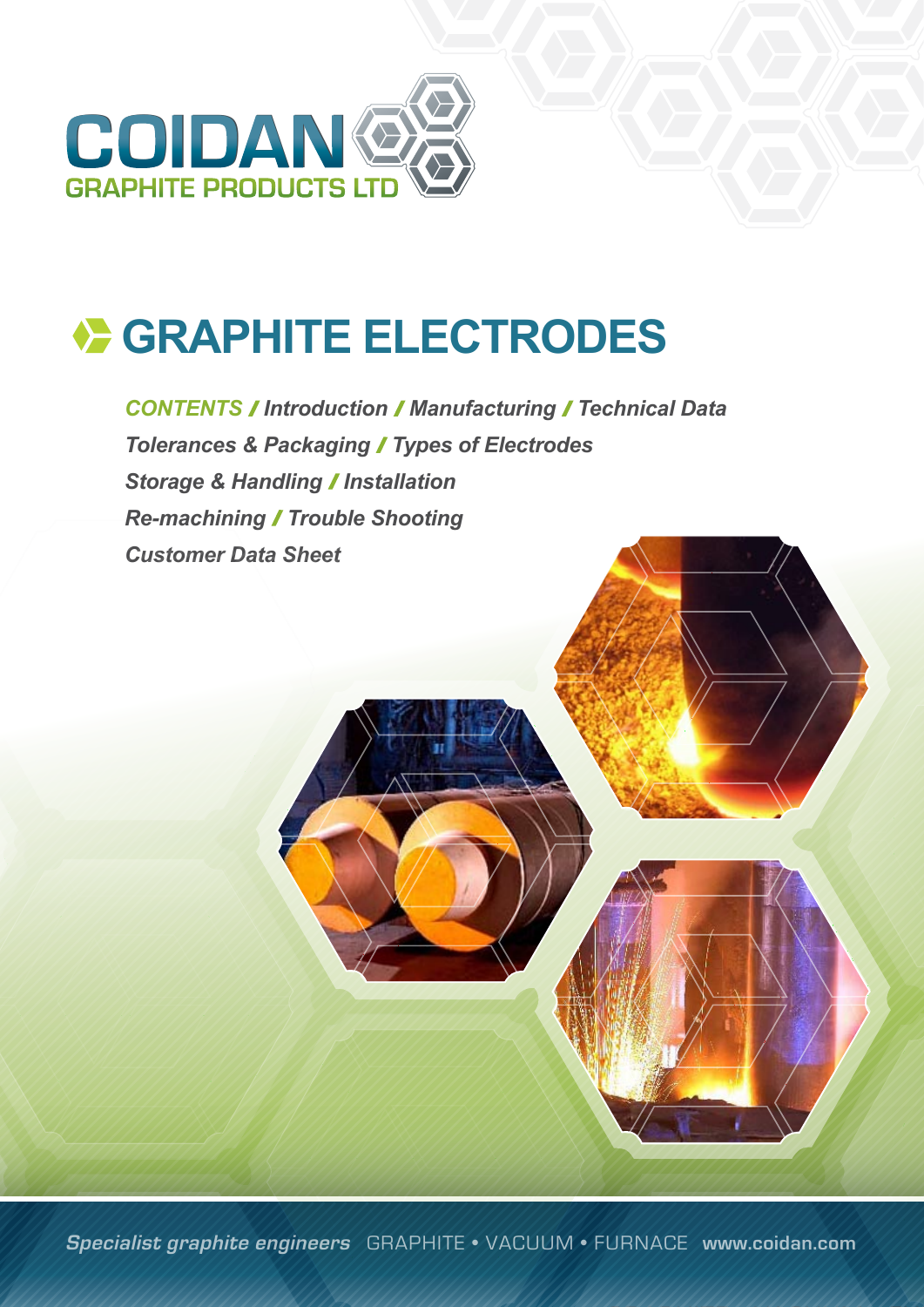#### **Introduction**

Graphite is produced artificially by using carbon and selected binding materials such as pitch or tar. The specific characteristics of graphite are:

- Low electrical resistivity
- Good lubrication properties
- High thermal conductivity
- High thermal shock resistance
- Chemically stable

#### **Graphite Manufacture**

The basic production steps in the manufacture of graphite electrodes comprise the following:

- Forming
- Baking
- Impregnation
- Graphitising
- Machining

#### **Forming**

The coke is crushed into specific particle sizes, depending on the final diameter and the individual application of the electrode. To bind the coke particles, controlled amounts of pitch are added. The resulting plastic mix is extruded through a forming press and cut into specified lengths, making the "green electrodes".

#### **Baking**

The baking process is carried out at temperatures of 800°C - 1200°C. The pitch is carbonizing at this point and about 40% of the pitch evaporates.

#### **Impregnation**

Bulk density and other physical properties can be improved by further pitch impregnation. All Coidan electrodes are impregnated in this way. This is why the regular power grade achieves minimum bulk density of  $1,62$  g/cm<sup>3</sup>.

#### **Graphitising**

The graphitising process takes place at approximately 2800°C - 3200°C. The amorphous carbon is transformed into graphite.

#### **Machining**

Finally the electrodes are machined to specified dimensions according to IEC 60239:2005 standard.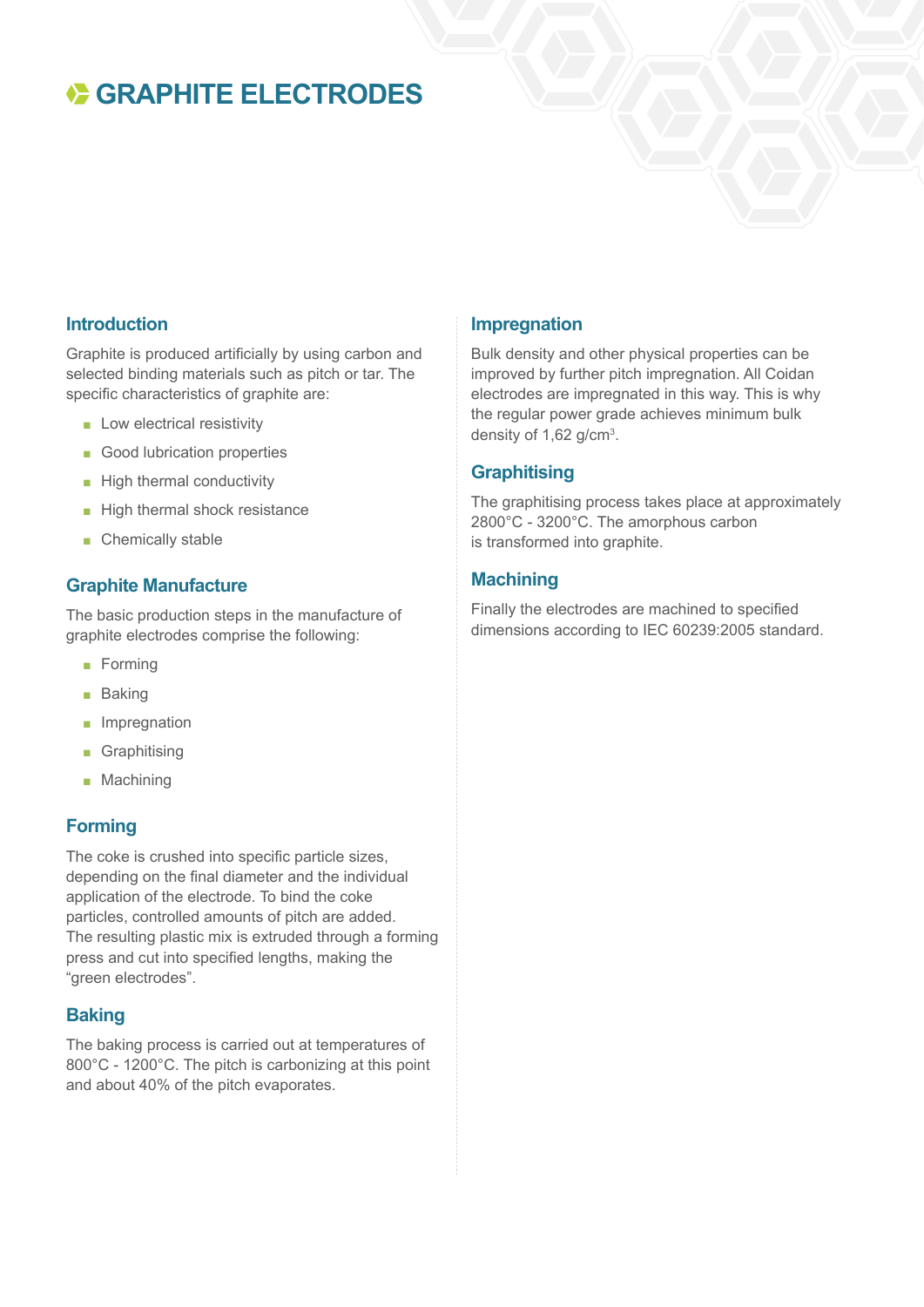#### **Technical Data \***

| <b>DESCRIPTION</b>                                  |      | <b>UNIT</b>       | <b>HIGH</b><br><b>POWER</b><br><b>TYPE HP</b> | <b>HIGH</b><br><b>POWER</b><br><b>TYPE HP</b> | <b>SUPER</b><br><b>HIGH</b><br><b>POWER</b><br><b>TYPE SHP</b> | <b>ULTRA</b><br><b>HIGH</b><br><b>POWER</b><br><b>TYPE UHP</b> | <b>ULTRA</b><br><b>HIGH</b><br><b>POWER</b><br><b>TYPE UHP</b> |
|-----------------------------------------------------|------|-------------------|-----------------------------------------------|-----------------------------------------------|----------------------------------------------------------------|----------------------------------------------------------------|----------------------------------------------------------------|
| <b>Diameter of Electrode</b>                        |      | mm                | 200-300                                       | 350-500                                       | 250-450                                                        | 250-300                                                        | 350-600                                                        |
| Sp. El. Resistivity<br>Electrode<br>Nipple          | max. | $\mu_0 m$         | 6.5<br>5.0                                    | 6.5<br>5.0                                    | 5.8<br>4.8                                                     | 6.0<br>4.5                                                     | 5.8<br>4.5                                                     |
| <b>Bending Strength</b><br>Electrode<br>Nipple      | min. | <b>MPa</b>        | 9.0<br>18.0                                   | 9.0<br>18.0                                   | 11.0<br>18.0                                                   | 12.0<br>18.0                                                   | 10.0<br>18.0                                                   |
| <b>Modulus of Elasticity</b><br>Electrode<br>Nipple | max. | GPa               | 8.0<br>14.0                                   | 12.0<br>14.0                                  | 14.0<br>18.0                                                   | 14.0<br>18.0                                                   | 9.0<br>15.0                                                    |
| <b>CTE</b><br>Electrode<br>Nipple                   | max. | $10^{-6}$ /K      | 2.0<br>2.4                                    | 2.0<br>1.3                                    | 2.0<br>1.9                                                     | 1.3<br>1.6                                                     | 1.3<br>1.3                                                     |
| Ash                                                 | max. | $\frac{0}{0}$     | 0.3                                           | 0.3                                           | 0.3                                                            | 0.3                                                            | 0.3                                                            |
| <b>Bulk Density</b><br>Electrode<br>Nipple          | min. | g/cm <sup>3</sup> | 1.65<br>1.73                                  | 1.65<br>1.73                                  | 1.68<br>1.74                                                   | 1.68<br>1.74                                                   | 1.68<br>1.75                                                   |

\* These technical data are actual data acc. to manufacturers' CERTIFICATES OF QUALITY. These values are typical and may vary  $\pm$  5%.

### **Current Carrying Capacities / Ampere**

|      | <b>NOMINAL</b><br><b>DIAMETER</b> |                                 | <b>HP-ELECTRODE</b>      |                                 | <b>SHP-ELECTRODE</b>     | <b>UHP-ELECTRODE</b>            |                          |
|------|-----------------------------------|---------------------------------|--------------------------|---------------------------------|--------------------------|---------------------------------|--------------------------|
| inch | mm                                | electric arc<br>furnace<br>max. | ladle<br>furnace<br>max. | electric arc<br>furnace<br>max. | ladle<br>furnace<br>max. | electric arc<br>furnace<br>max. | ladle<br>furnace<br>max. |
| 8    | 200                               | 10000                           |                          |                                 |                          | 13000                           | 19000                    |
| 9    | 225                               | 11000                           |                          |                                 |                          | 14500                           | 21000                    |
| 10   | 250                               | 13000                           |                          | 15000                           |                          | 17000                           | 24000                    |
| 12   | 300                               | 17000                           | 23000                    | 19500                           | 26000                    | 22000                           | 30000                    |
| 14   | 350                               | 23000                           | 30000                    | 25500                           | 33500                    | 28000                           | 37000                    |
| 16   | 400                               | 27000                           | 37000                    | 31500                           | 41000                    | 36000                           | 45000                    |
| 18   | 450                               | 34000                           | 46000                    | 39000                           | 49500                    | 44000                           | 53000                    |
| 20   | 500                               | 42000                           | 54000                    | 47500                           | 58000                    | 53000                           | 62000                    |
| 22   | 550                               |                                 |                          |                                 |                          | 64000                           |                          |
| 24   | 600                               |                                 |                          |                                 |                          | 75000                           |                          |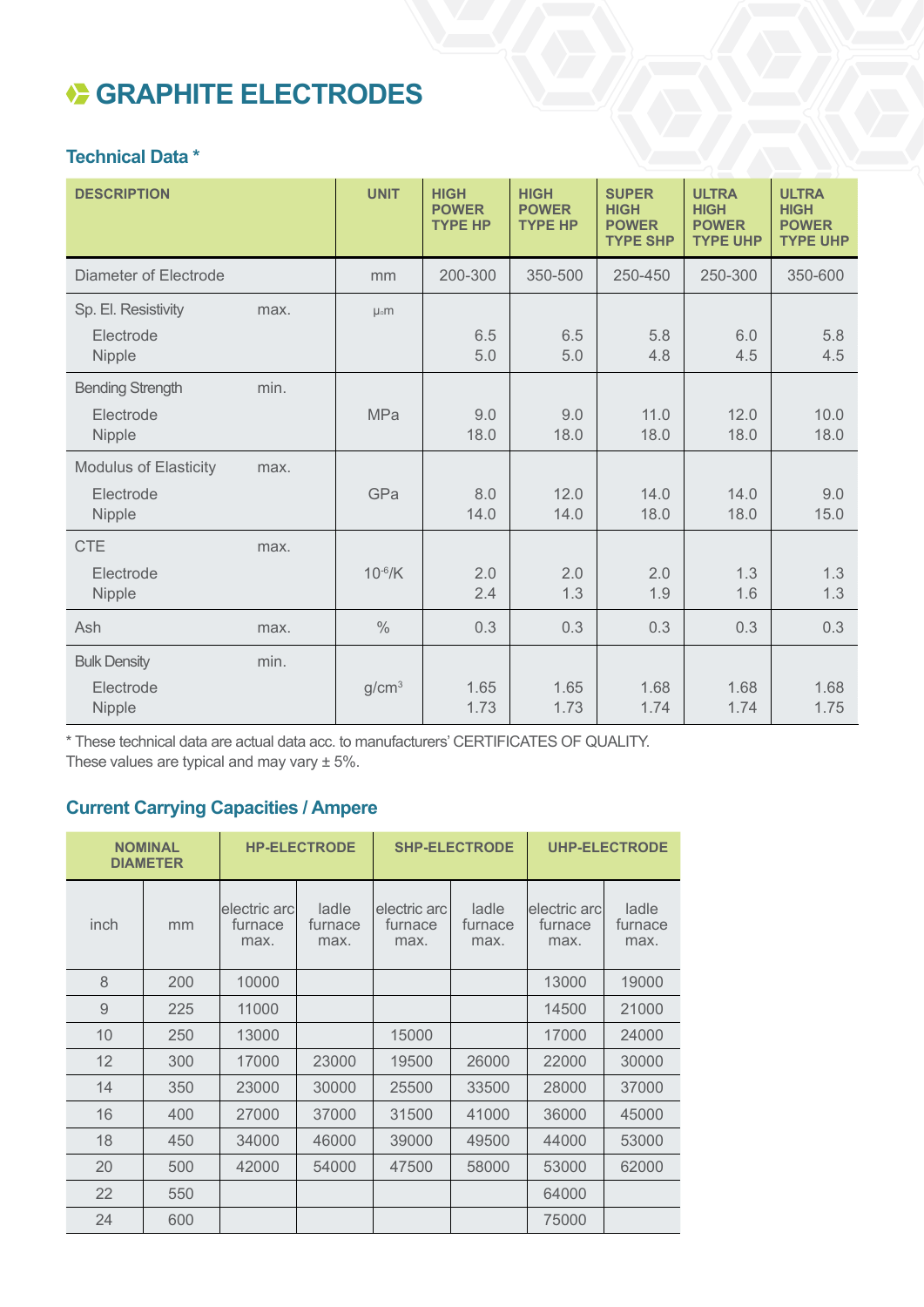



### **Dimensions of Truncated Cone Nipples (4TPI)\***

| <b>DIAMETER</b> |     |          | <b>NIPPLE</b> | <b>SOCKET</b> |          |        |
|-----------------|-----|----------|---------------|---------------|----------|--------|
| inch            | mm  | Typ      | Dia max.      | length        | Dia max. | length |
| 8               | 200 | 122 T4 N | 122.24        | 177.8         | 123.38   | 94.9   |
| $\overline{9}$  | 225 | 139 T4 N | 139.70        | 177.8         | 140.84   | 94.9   |
| 10              | 250 | 152 T4 N | 152.40        | 190.5         | 153.54   | 101.3  |
| 12              | 300 | 177 T4 N | 177.80        | 215.9         | 178.94   | 114.0  |
| 14              | 350 | 203 T4 N | 203.20        | 254.0         | 204.34   | 133.0  |
| 16              | 400 | 222 T4 N | 222.25        | 304.8         | 223.39   | 158.4  |
| 16              | 400 | 222 T4 L | 222.25        | 355.6         | 223.39   | 183.8  |
| 18              | 450 | 241 T4 N | 241.30        | 304.8         | 242.44   | 158.4  |
| 18              | 450 | 241 T4 L | 241.30        | 355.6         | 242.44   | 183.8  |
| 20              | 500 | 269 T4 N | 269.88        | 355.6         | 271.02   | 183.8  |
| 20              | 500 | 269 T4 L | 269.88        | 457.2         | 271.02   | 234.6  |
| 22              | 550 | 298 T4 N | 298.45        | 355.6         | 299.59   | 183.8  |
| 22              | 550 | 298 T4 L | 298.45        | 457.2         | 299.59   | 234.6  |
| 24              | 600 | 317 T4 N | 315.50        | 355.6         | 318.64   | 183.8  |
| 24              | 600 | 317 T4 L | 317.50        | 457.2         | 318.64   | 234.6  |

\* Nipples are provided with pitch pins.

### **Standard Sizes and Tolerances**

|      |                         | <b>DIAMETER/MM</b> | <b>LENGTH/MM</b>       |           |                |             |  |
|------|-------------------------|--------------------|------------------------|-----------|----------------|-------------|--|
|      | <b>Nominal Diameter</b> |                    | <b>Actual Diameter</b> |           | Nominal Length |             |  |
| inch | mm                      | max.               | min.                   | <b>HP</b> | <b>UHP</b>     | HP/UHP      |  |
| 8    | 200                     | 204                | 201                    | 1700      | 1700           |             |  |
| 9    | 225                     | 230                | 225                    | 1700      | 1700           | $+100/ -75$ |  |
| 10   | 250                     | 256                | 252                    | 1700      | 1700           |             |  |
| 12   | 300                     | 307                | 303                    | 1800      | 1800           |             |  |
| 14   | 350                     | 357                | 353                    | 1800      | 1800           |             |  |
| 16   | 400                     | 408                | 404                    | 1800      | 1800/2000      |             |  |
| 18   | 450                     | 459                | 455                    | 1800      | 1800/2400      | $+/-100$    |  |
| 20   | 500                     | 511                | 505                    | 1800      | 1800-2400      |             |  |
| 22   | 550                     | 562                | 556                    |           | 1800-2400      |             |  |
| 24   | 600                     | 613                | 607                    |           | 1800-2400      |             |  |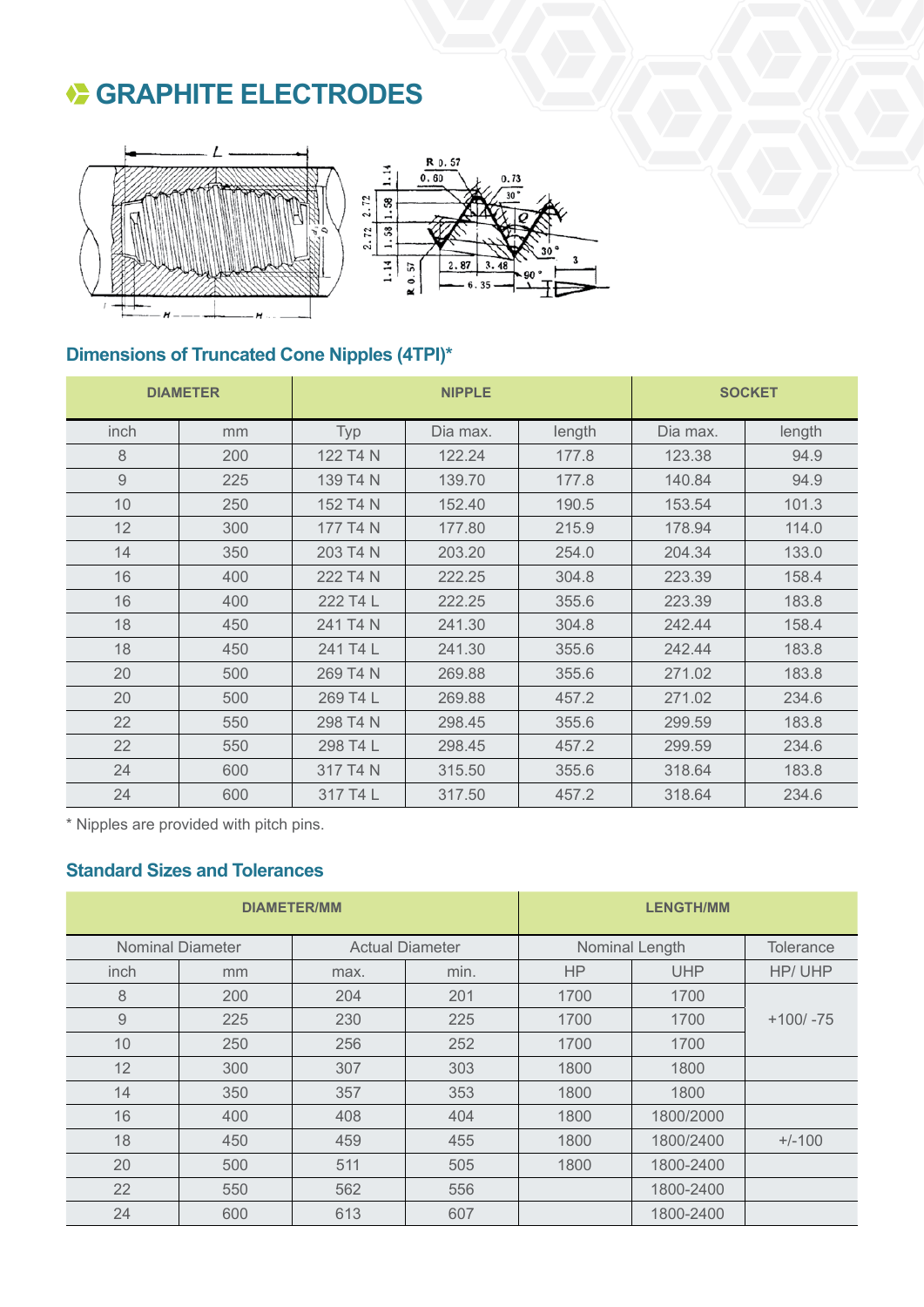#### **Types of Electrodes**

The correct type of electrode for varying operating conditions is mainly influenced by the maximum current carrying capacity. The following table shows the different electrode types and their matching current carrying capacities and will provide a rough idea for selection of Coidan electrodes.

#### **Type HP:**

High power grade is for foundry operations (electric arc furnace: EAF) and for ladle furnaces (LF) and occasionally for electric arc furnace operations, if the furnace parameters are suitable.

#### **Type UHP:**

Ultra high power grade is suitable for electric arc furnace operations and ladle furnace operations with heavy current loads.

### **Maximum current load for EAF**



**Electrode diameter / mm**

#### **Maximum current load for LF**



**Electrode diameter / mm**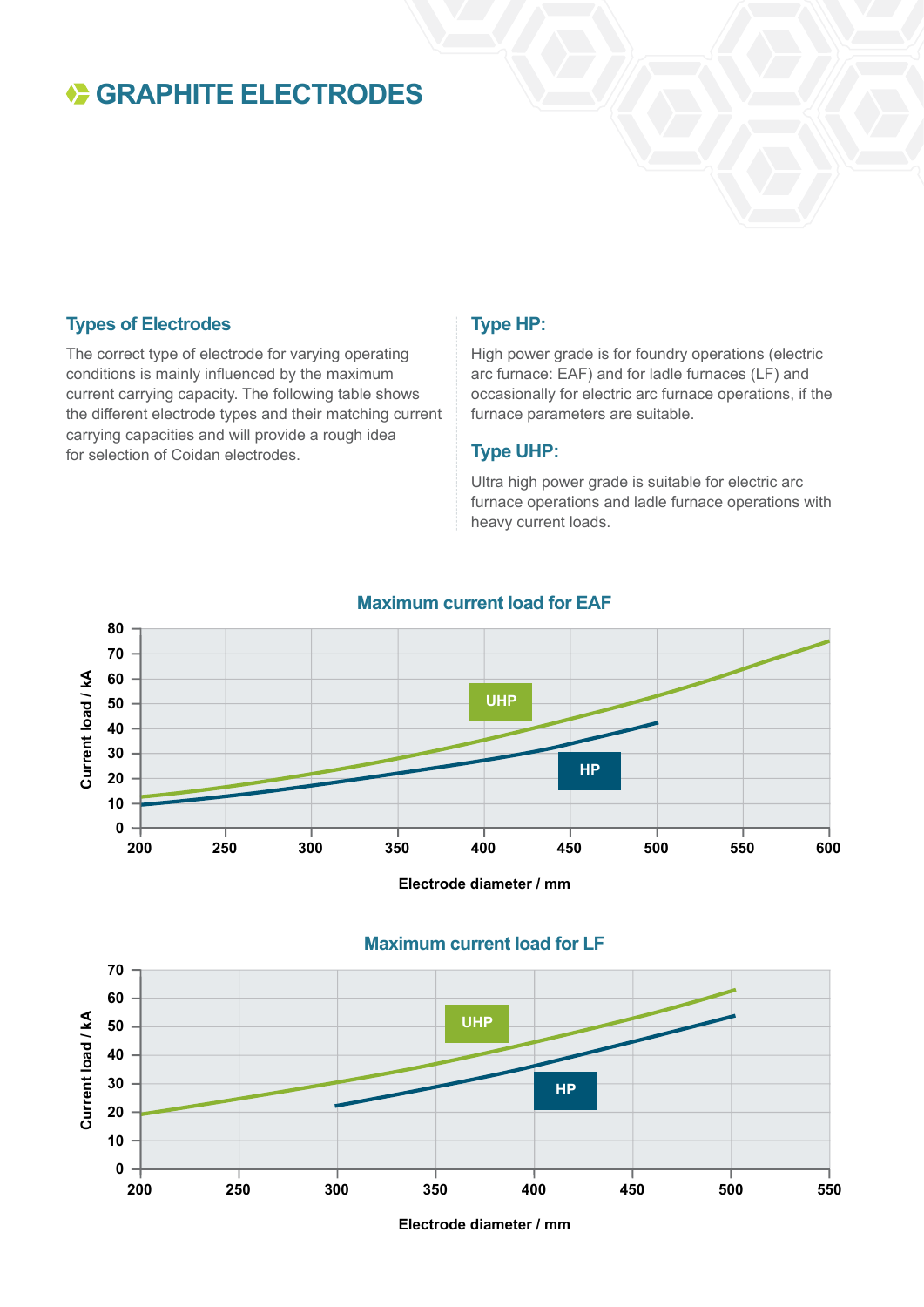#### **Storage and handling**

Coidan electrodes are produced with tight tolerances to ensure the satisfaction of our customers. To run your furnace without problems you have to take care not to damage any parts of the electrodes. Therefore it is essential to keep the electrodes in their wooden cases until you are ready to use them on the furnace. Damage to end faces and to the threads of the socket can cause failure.

#### **Installation**

Electrodes which are not equipped with preset nipples - first require a nipple inserting. It is essential to ensure the socket and nipple are clean before insertion.

Screw the lifting eye into the empty socket of the electrode and ensure that the socket threads are not damaged.

Protect the opposite end of the electrode and nipple when lifting.

Before assembling the two electrodes - clean the socket of the lower electrode with compressed air.

Put a spacer between the electrodes to prevent damage to the socket and the nipple when lowering the new electrode by crane. Remove the spacer and tighten the joints.

To ensure efficient operation we recommend the following tightening torques. Excessive torque damages the electrode, insufficient torque causes loose joints and hot spots.

Recommended tightening torques

| <b>ELECTRODE</b><br><b>DIAMETER / MM</b> | <b>TORQUE / NM</b> |
|------------------------------------------|--------------------|
| 200                                      | 250                |
| 225                                      | 350                |
| 250                                      | 450                |
| 300                                      | 650                |
| 350                                      | 850                |
| 400                                      | 1050               |
| 450                                      | 1400               |
| 500                                      | 1900               |
| 550                                      | 2500               |
| 600                                      | 3000               |

#### **Re-machining**

If you have broken electrodes please feel free to contact us. We will be pleased to supply you with information regarding re-machining and recovery of scrap electrodes.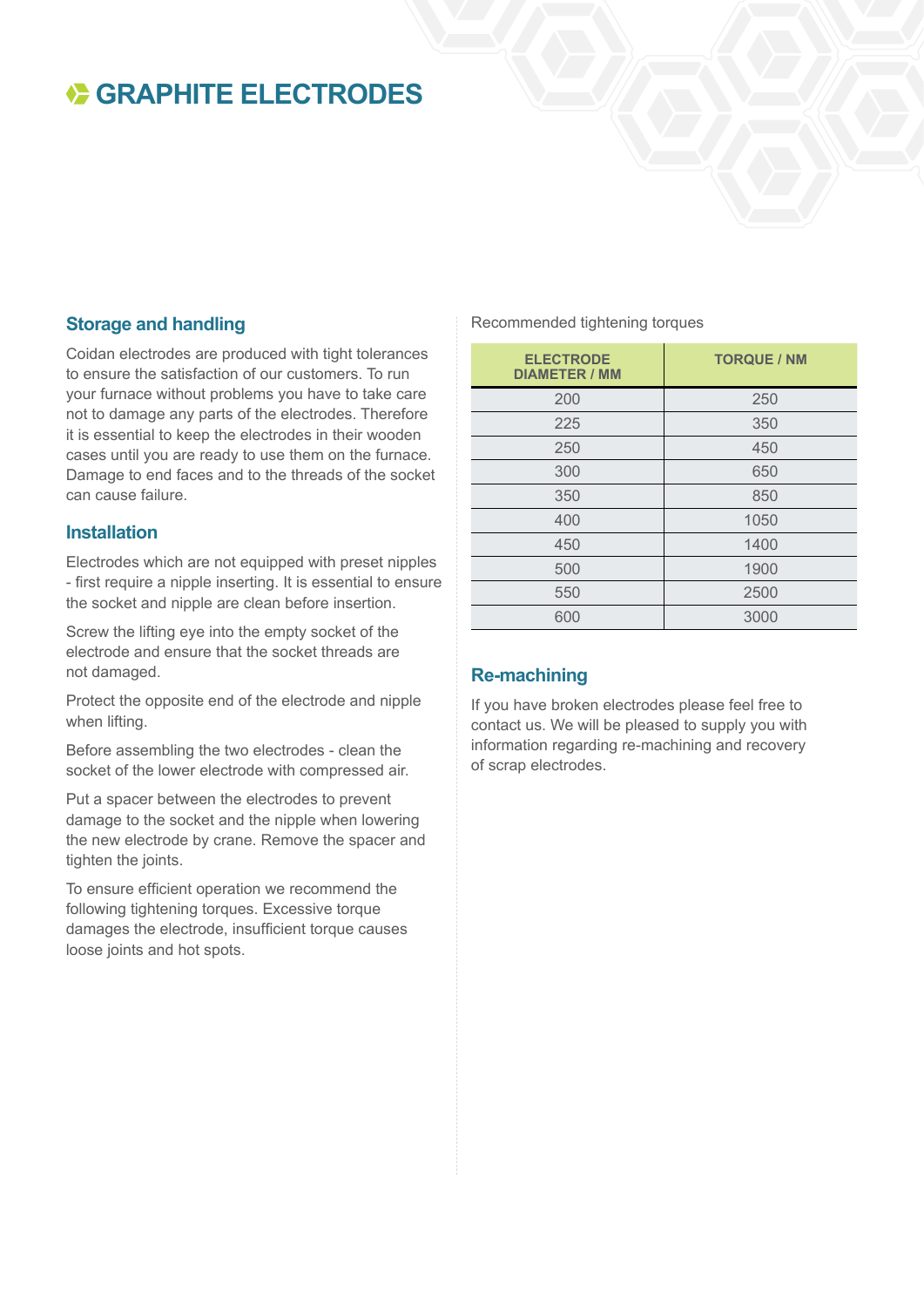#### **Trouble Shooting**

You should firstly distinguish between a joint- or body-breakage, unscrewing of the electrode or increased consumption rate. The following charts may help you to solve your problem.

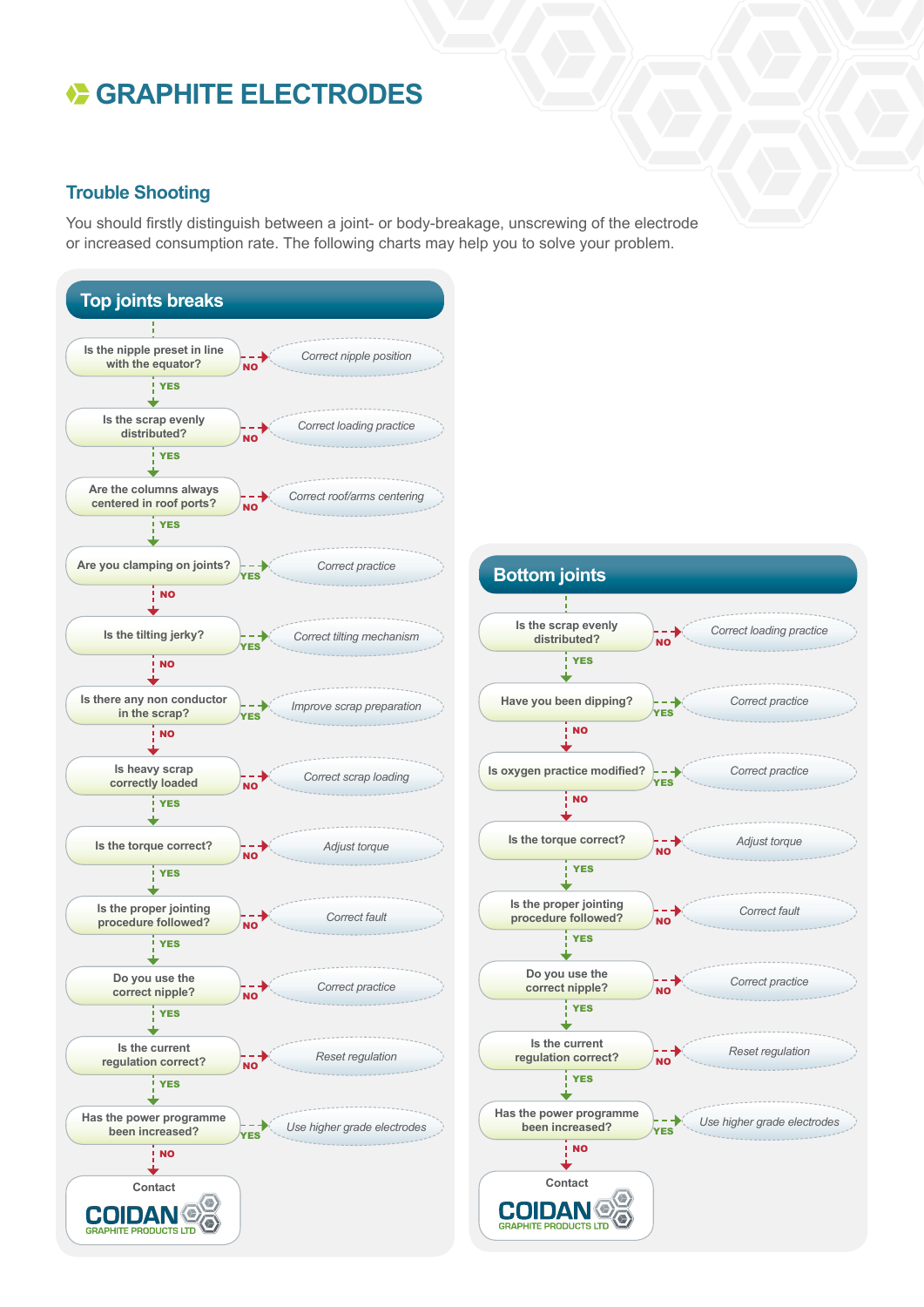